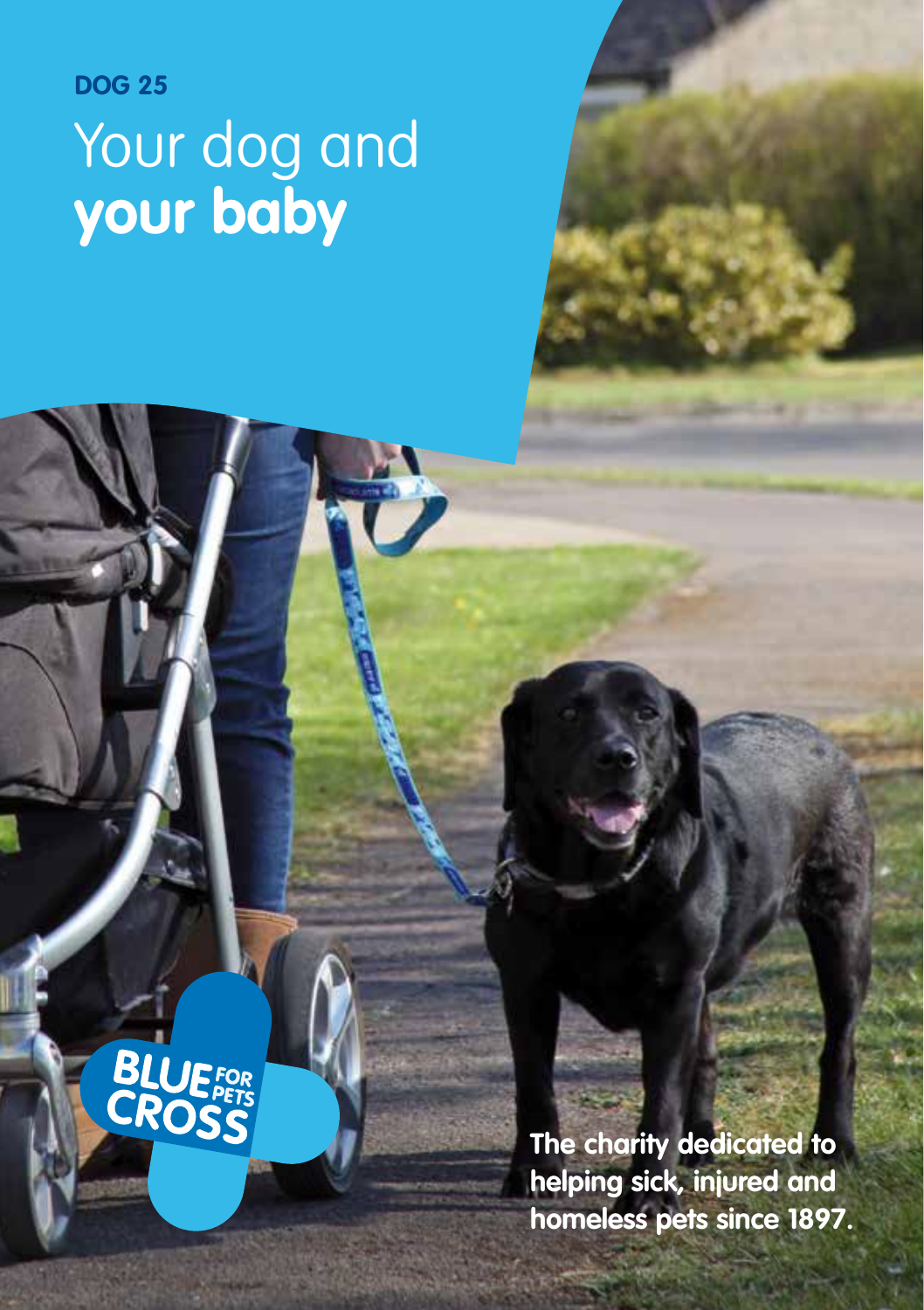# **Your dog and your baby**

**As soon as you know there is a new baby on the way, you and your family will begin to prepare**<br>the changes ahead. Your family pet will also need to be<br>to the home environment and routine area differentions **the changes ahead. Your family pet will also need to be prepared for the new arrival, as there will be alterations**  to the home environment and routine once your baby<br> **to the home environment and routine will be alteration**<br> **to the house.**<br> **to the house. comes into the house.**

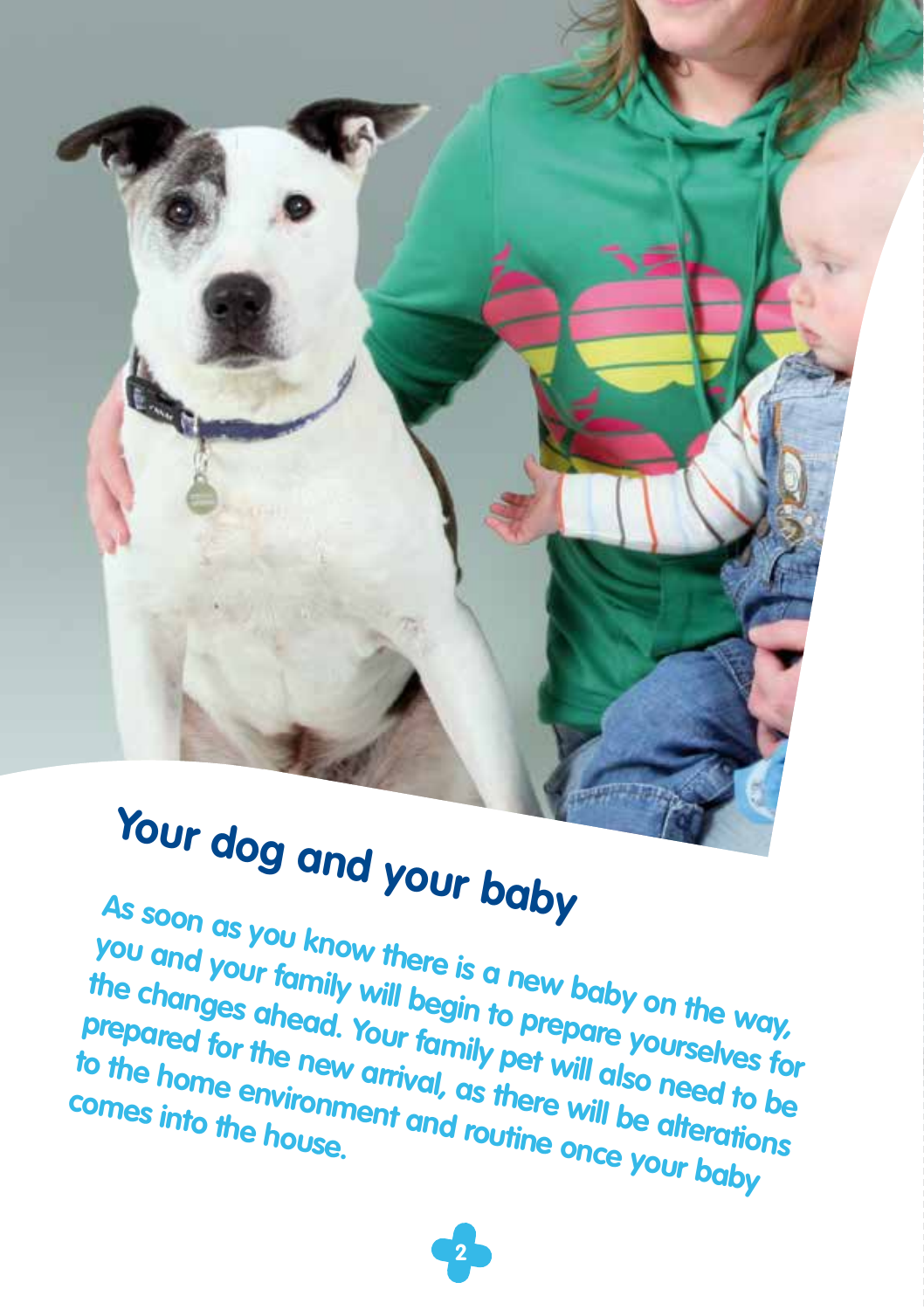# **Start your preparations early**

With a little forward planning, you can get your pet used to the changes well in advance, so that they should hardly notice any difference when your baby actually arrives. You should start to make preparations four months before the birth – don't leave it until your baby has arrived. The whole family can enjoy the benefits that having a pet can bring by following the advice in this leaflet.

## **Before your baby is born Handling**

Ideally, your dog will already be relaxed and happy about being touched all over their body. However, if your dog gets overly excited when stroked, then you may need to slowly work on this with some gentle handling exercises when they are calm and quiet. If your dog is sensitive about certain areas being touched, then you will have to be mindful of this when your baby becomes more mobile, as a baby's enthusiasm for stroking can easily overwhelm a shy dog.

#### **Sounds**

To help prepare your dog for the sounds that babies make, play recordings of a baby crying, gurgling and screaming for short periods during the day. Initially the sound should be barely audible, increasing the volume gradually as your dog grows accustomed to the noises. It's important that your dog feels calm and relaxed with the sounds before you increase the volume, so remember to take this slowly.

#### **New smells and objects**

Get the dog used to baby powder, soaps, shampoos and baby milk by using them at home in the weeks leading up to your baby's arrival. Playpens, cots, pushchairs, highchairs and changing mats should be in place before the baby arrives too.

#### **Exercise**

**3**

When you walk your dog, think about how much exercise they get, if they pull on the lead, come back when called or whether they're problematic around other dogs. Once your baby arrives you will have to manage any problems while wheeling a pram or pushchair. Also, new mothers may be in some physical discomfort after having a baby, so you will need to make sure that the dog can be physically controlled. If your dog pulls on the lead, you could buy a harness or headcollar (eg a "Gentle Leader") which helps to stop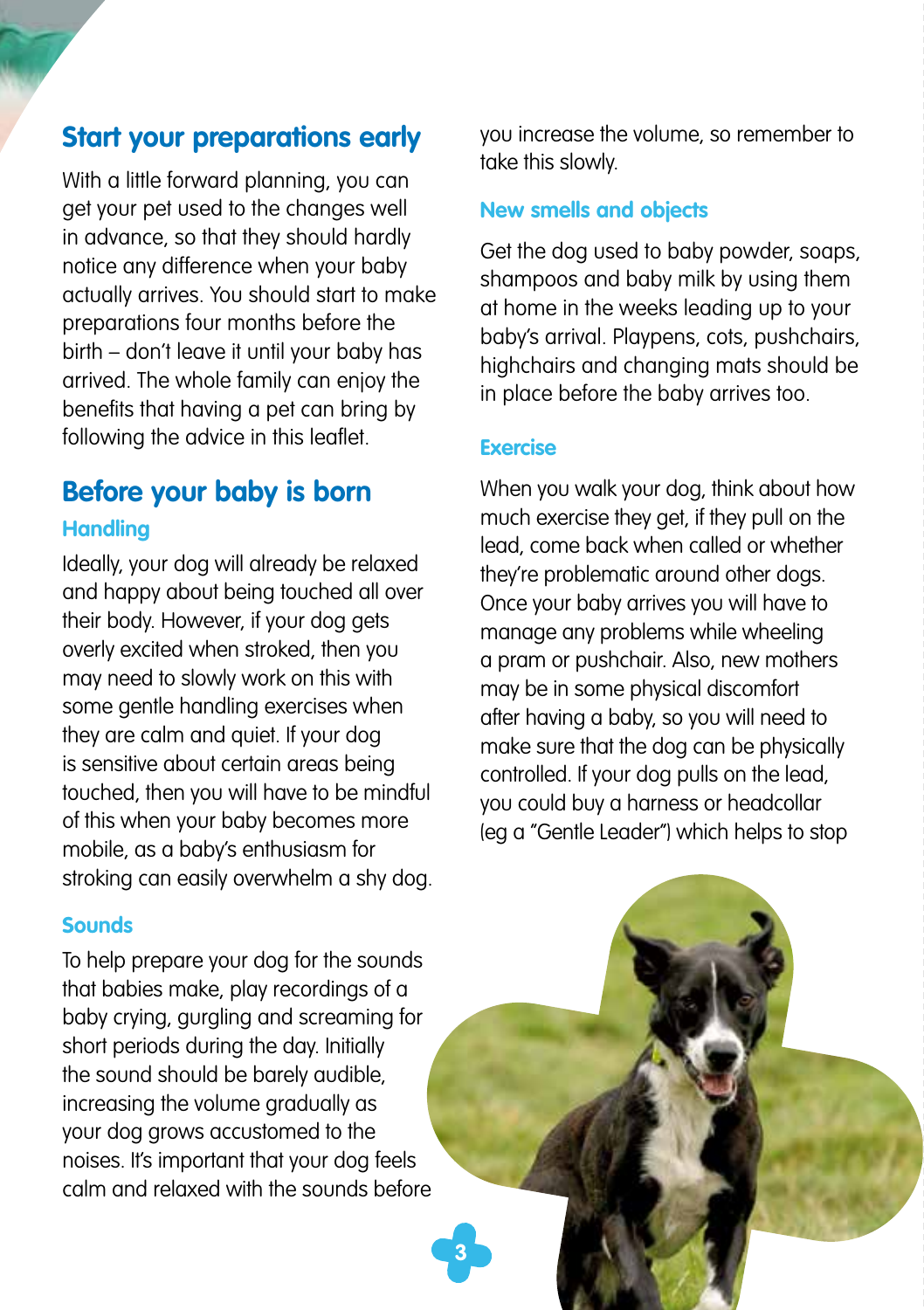dogs pulling. It is a good idea to practice walking your dog next to a pushchair before your baby arrives as this will benefit you both – your dog may be a little nervous of it at first, so make sure you use lots of treats to help build their confidence. Don't tie the lead to the pushchair because this could be really dangerous if your dog lunges unexpectedly.

See how often your friends or relatives might be willing to walk your dog while you're still pregnant. This will give you an indication of the amount of exercise they will get if you can't take them out yourself. If you can, walking with your dog and baby is a fantastic way to get you both into a good exercise routine again, and it will provide lots of mental stimulation for everyone. If you think they'll receive shorter or fewer walks once the baby arrives then you need to change the routine a few weeks in advance. If they get fewer walks they will need to use up their energy some other way, otherwise they'll get bored. Bored dogs are not happy, and they may become stressed and destructive. Don't try to make up for fewer walks by giving your dog more food treats. You will only make them overweight and unhealthy. Try to compensate for fewer walks by playing more games with them and consider paying a responsible dog walker to take them out for you.

#### **Training**

A well trained dog is a pleasure to live with and when your baby arrives you will



really appreciate it if your dog already knows the basics, such as coming back when called and how to walk on a loose lead. If you feel your dog would benefit from refreshing these important skills, then now is the time to put the effort in as when your baby arrives you are likely to be very busy. Blue Cross only recommends kind reward-based methods of training.

#### **Food**

Many accidents occur when babies or toddlers approach a dog's food bowl, or when the baby tries to take a dog's bone or chew. Ensure that your dog is able to eat their dinner and other food items in peace, without fear of being disturbed or pestered. If your dog has a tendency to snatch treats, then now is the time to teach them how to take them gently from your hand.

#### **Attention**

**4**

Your new baby will take up a lot of your time. You will have visitors to see the baby, including family, friends and health visitors and it's unlikely you will be able to give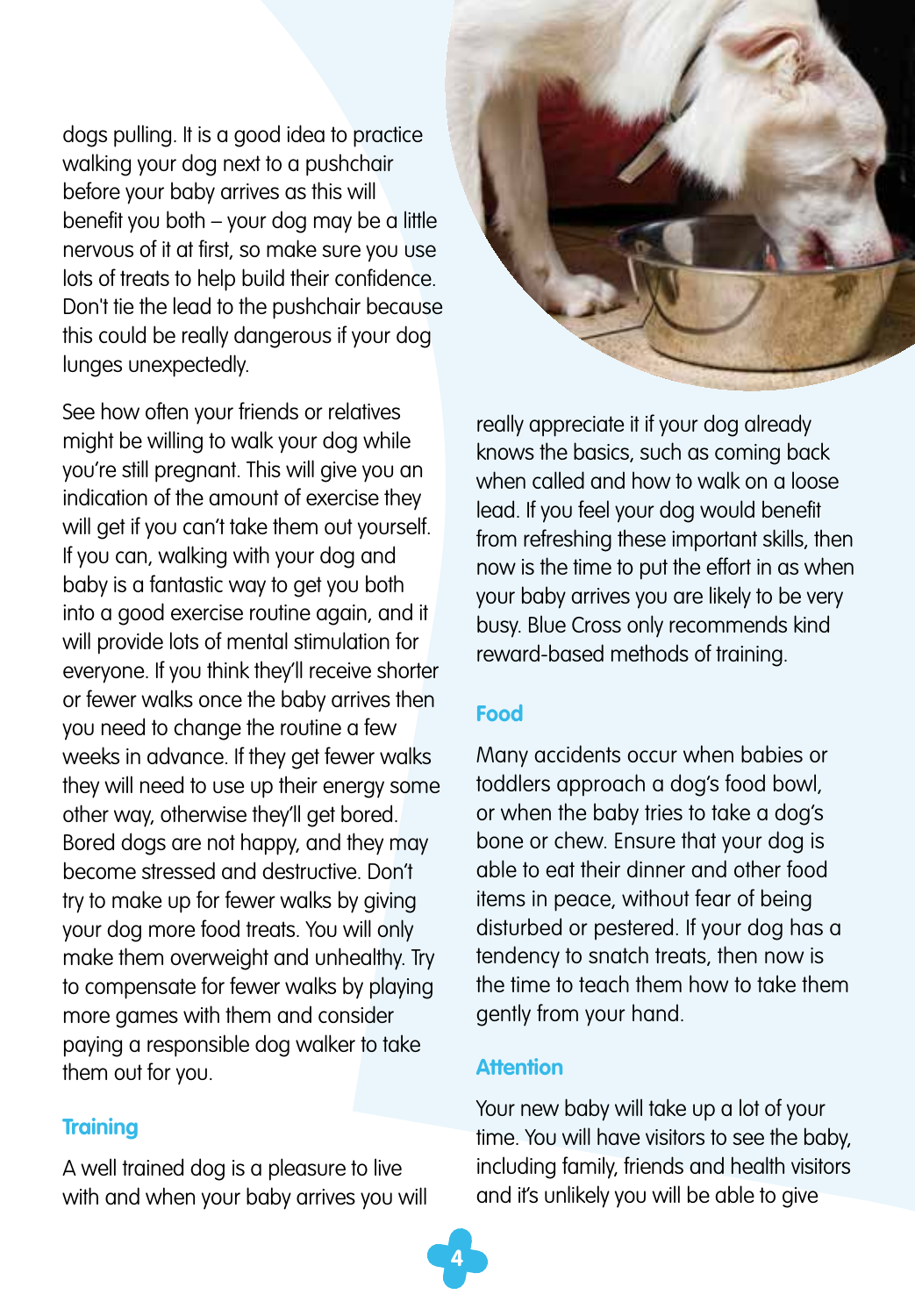your dog the same amount of attention once the baby arrives. Some dogs may find this change particularly difficult, especially if they spend a great deal of time with their owners, so it's a good idea to help prepare them for a new routine as early as possible.

If you intend to keep your dog in a separate area when certain people visit, help your dog get used to this before your baby arrives, by placing them behind a stair gate occupied with a tasty chew a few times a day for several minutes at a time. Gradually and slowly increase the time they spend there, so it becomes an activity that they regularly expect. By the time your baby arrives, you'll find that they are already used to this routine and won't be distressed or confused when they have to be separated from you for short periods of time. Remember that some dogs may enjoy the extra attention they get from visitors, whereas others may become overwhelmed if it is something they are not used to. If your dog is on the nervous side, make sure that they are given a quiet place to retreat to if necessary.

#### **Toys**

Dog toys and baby toys are often made of similar materials and some toys even make the same kind of noise, like a squeak. So it's not surprising that some dogs become confused about which toys they can play with!

If you play with your dog inside the house, you may want to start putting their toys away after play, or even reserving play time for the garden or on walks. This will make it easier for your dog to understand that play occurs when you produce their toys, rather than when they pick up a toy in the house. It also prevents the baby from picking up the dog's toys and putting them in their mouth. When the baby arrives, it will then be easier for you to teach your dog to ignore the baby's toys as they have already learnt that play only happens when you produce their toys. If your dog does pick up the baby's toys, avoid becoming angry, as this will only frighten them. It is far better to have taught your dog to "leave" toys prior to the baby's arrival using positive reward methods, to avoid any confusion.

#### **A quiet place to go**

Pets should always have a quiet, safe place to go to whenever they need to rest. This will be especially important to them once the baby arrives and eventually begins to toddle about. Dogs will need to be given their own space. Teach your dog to go to a place that makes the dog feel safe and happy (eg a bed in the corner of a room). An indoor kennel (also known as a cage or dog crate) could also be considered for those times when they need peace. When your dog retreats to their safe place, try to ensure that your baby doesn't toddle up to them unexpectedly.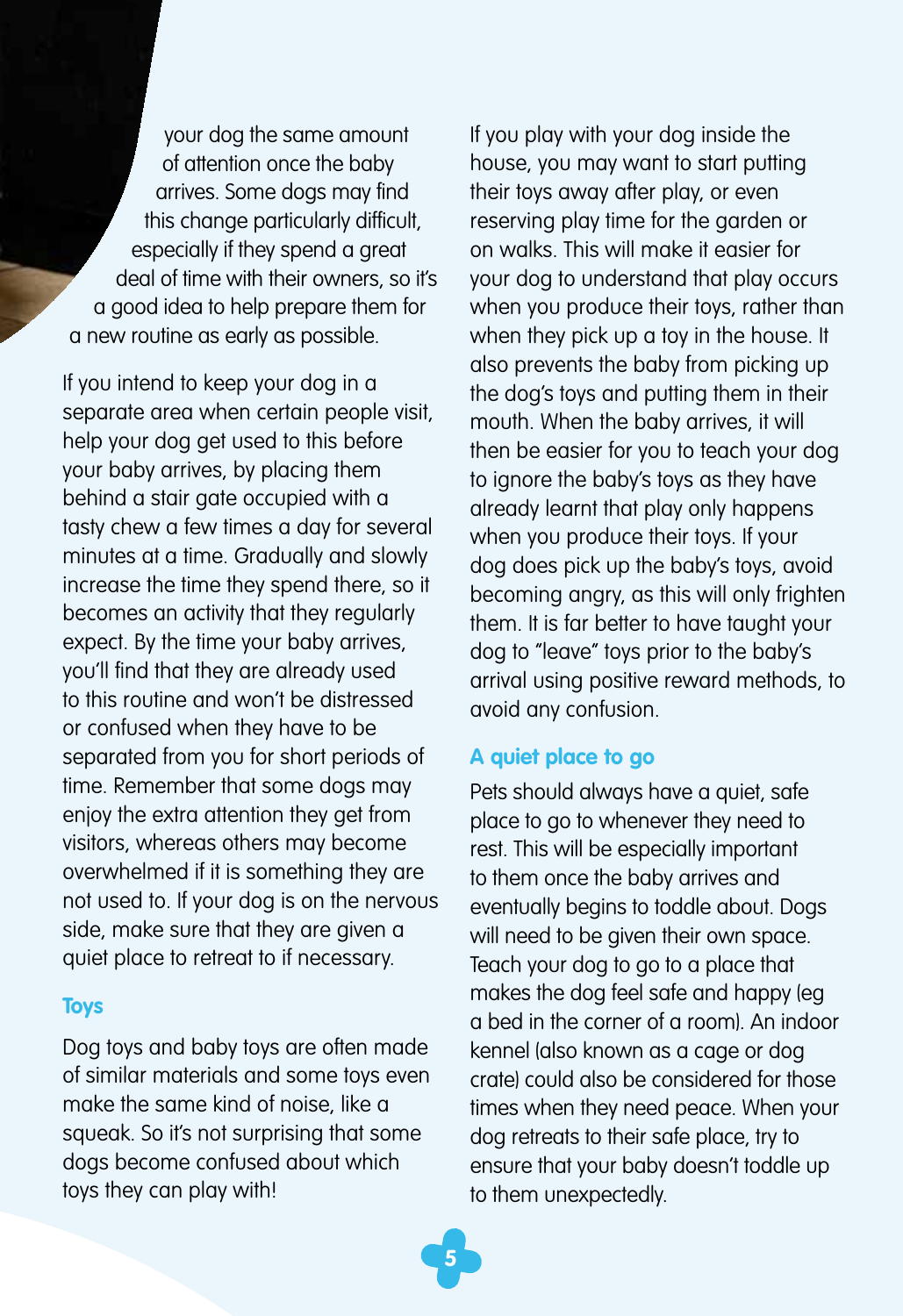#### **Resting and sleeping places**

You should decide if you intend to change where your dog currently rests and sleeps once the baby has arrived. For example, if they lie on your sofa every evening and sleep next to you in bed, are you happy for this to continue? If not, make all changes well in advance so they don't associate the change with the arrival of the baby. If you do decide to change resting areas, make sure that you provide your dog with a really comfortable alternative. It would be too much to expect your dog to sleep in the kitchen overnight if they are used to sleeping in your bed without any preparation, so try to do it in gradual steps to help them adapt to the change.

#### **Health matters**

Make sure that your dog is in good physical health. They should also be free from fleas and worms. Any suspicions about illness or developing ailments should be checked out by a qualified veterinary surgeon. Any pain or irritation that the dog experiences will lower their threshold for aggression (ie if they are in pain, they will be less tolerant about being handled and more likely to growl, snap or bite).

#### **How will your pet react?**

If your pet has already experienced the arrival of a new baby, and has coped well, you should not have too many problems. However, if this is the first time they will be living with a new baby, then ask yourself the following questions:

- What sort of relationship will you have with your pet when the baby arrives?
- Once the baby comes, will you want to exclude your pet from certain areas of the house?
- Does your pet have any behavioural problems? If so, they may get worse once a baby has arrived. You should contact your vet for a referral to a pet behaviour counsellor if you need help.

If you are happy with your pet's behaviour, then you can proceed with the general advice given in this leaflet.

# **After your baby is born**

#### **First introductions**

When you first come home from hospital with your new baby, your dog will probably be very excited. The best way to carry out this first introduction is when the dog is tired after a long walk and play session. At first, say hello to your dog without the baby in case they get excited and jump up at you. Later, the baby should be introduced in a quiet room where the dog has few associations – not in a place where they usually sleep or eat.

#### **Praise your dog**

Associate your baby's presence with positive, enjoyable experiences for your pet. When they are behaving well around the baby, give lots of gentle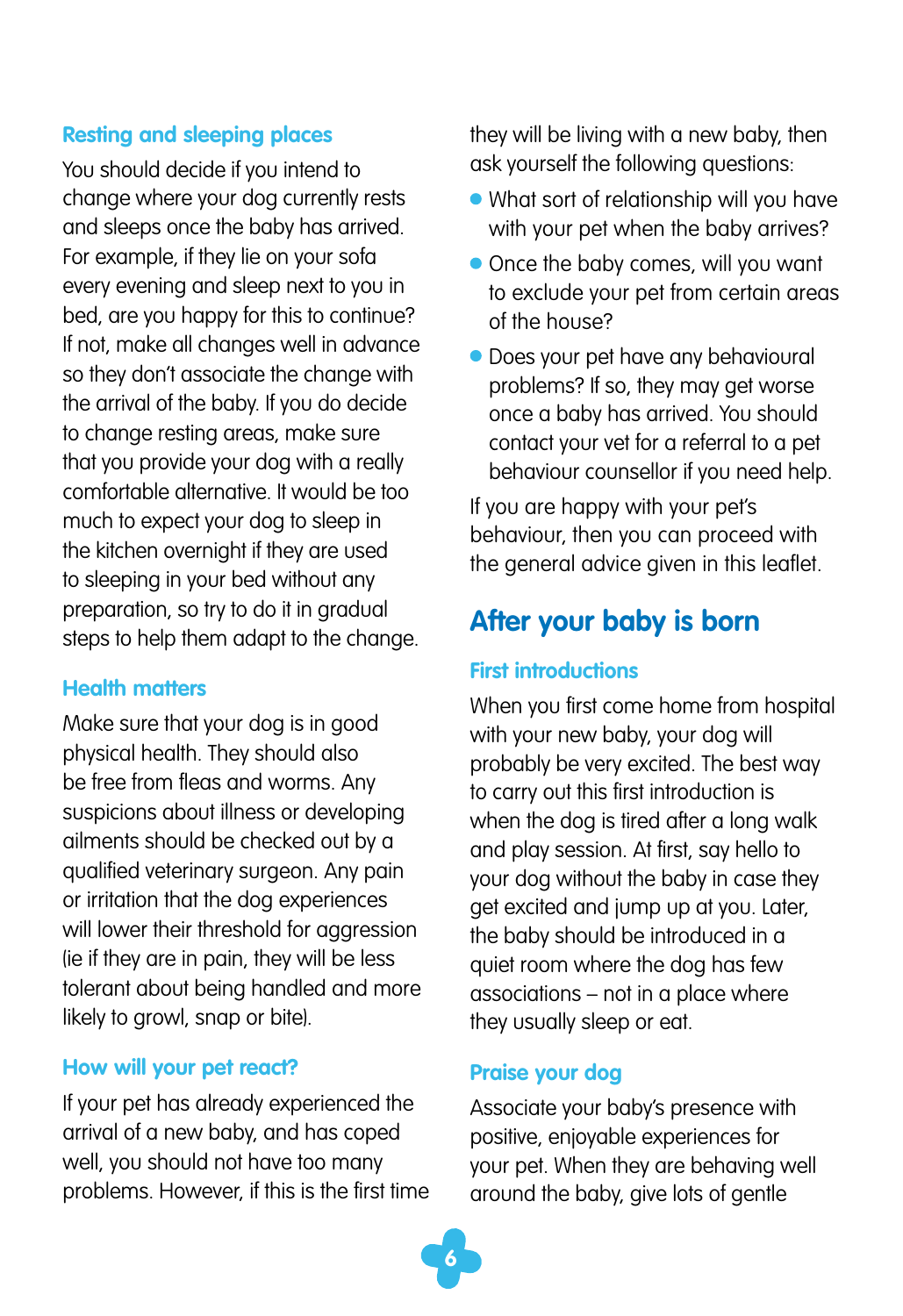praise and tasty titbits. The first interaction should be under control with the baby being held in a parent's arms and the dog allowed to sniff the child. The dog will appear interested for a few seconds and will then lose interest. When they back away you should praise them and give them a treat.

Carry on with the normal daily duties and routine and the dog should accept the new arrival readily. Pets will be very patient while you adapt to life with a new baby, so don't forget to include them.

#### **Hygiene**

People who do not have pets of their own may try and encourage you to rehome your pet due to hygiene. It's essential that your dog is treated for worms and fleas regularly, using products from your vet. Don't leave dirty nappies on the floor, as they can cause the dog to wet or mess on that spot. Nappies can also be appetising for certain dogs, so it is essential that any nappy bin has a sealed lid and is emptied regularly. Use antibacterial soap to clean your hands after feeding, grooming, cleaning or playing with your dog.

#### **Supervision**

Do not put your baby on the floor with the dog and never leave your dog unsupervised with a baby, not even for a second. This includes all dogs, even those with an excellent temperament. The use of a screen door or stair gate for your baby's nursery allows you to keep the door shut but still see and hear them.



Your baby will soon start crawling and toddling and it's important for you to remain vigilant once they start to move about on their own. It's especially important to provide the dog with a safe place to rest and relax that's inaccessible to the toddler. This will avoid the situation where the dog is continually followed. cornered and pestered.

# **Additional information**

Blue Cross has a number of leaflets which offer auidance about a whole range of animals and issues.

For further information, see the Be safe with dogs leaflet, and our pet care leaflets, Caring for your adult dog (D3), How to play with your dog (D23) and Training your dog (D16).

#### **Useful addresses**

Association of Pet Behaviour Counsellors (APBC) PO Box 46 Worcester, WORCS. WR8 9YS www.apbc.org.uk

Association of Pet Dog Trainers (APDT) PO Box 17 Kempsford, GLOS. GL7 4WZ www.apdt.co.uk